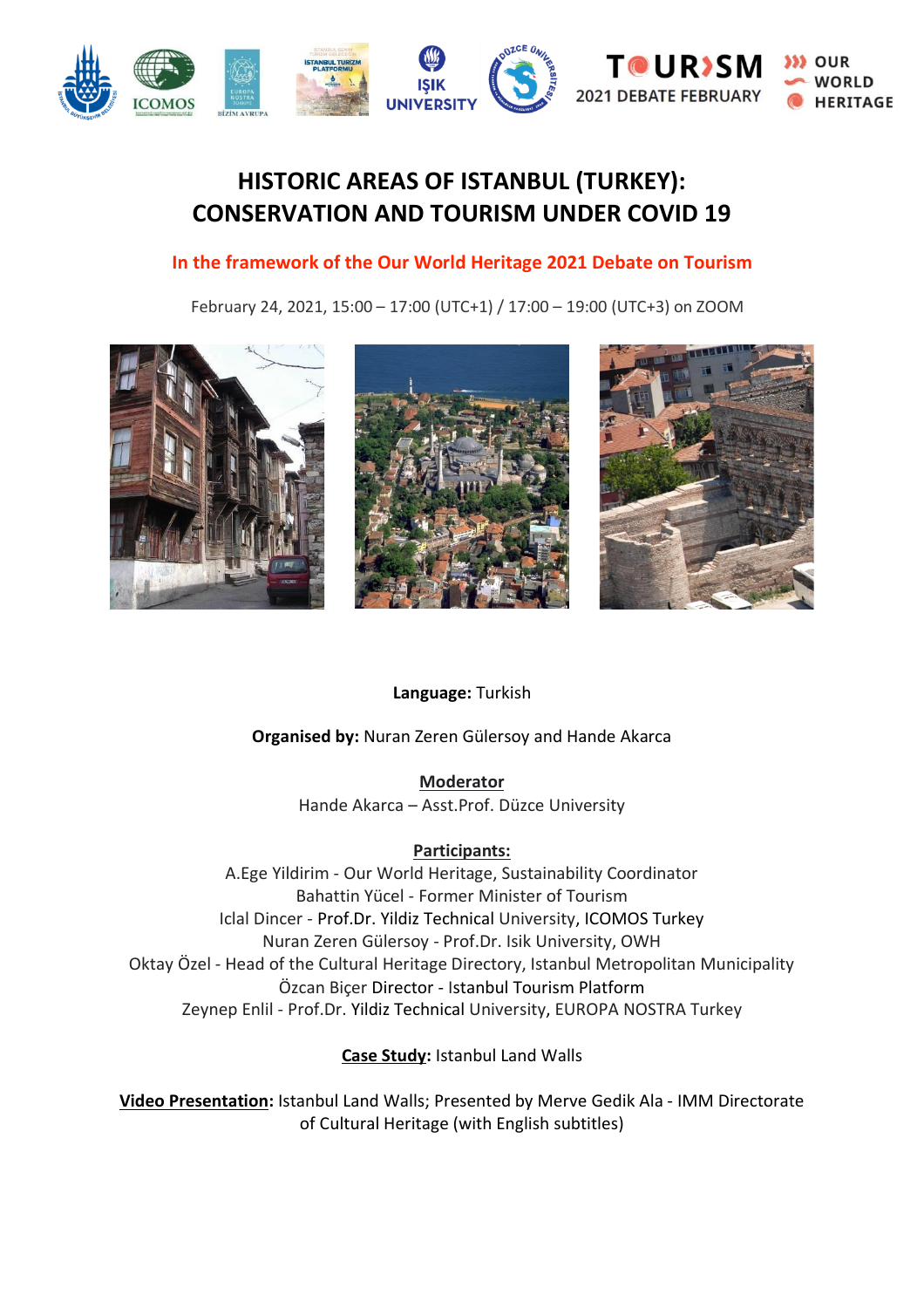This online seminar gathering experts from academia, NGOs, and local government will evaluate the current challenges in the inter-relationships between heritage and tourism; between tourism and the changing urban landscape; between the World Heritage Historic Areas of Istanbul and Greater Istanbul, examining in particular the ramifications of the current Covid-19 pandemic.

Among the legendary cities of the world, Istanbul has evoked the imaginary for centuries, bringing travellers and settlers from across the globe enriching its cultural diversity as manifested in the city's tangible as well as intangible heritage. Residents and visitors of the past as well as of today, marvel over its monuments, recognised as architectural masterpieces of the Byzantine and Ottoman periods, such as the Süleymaniye Mosque Complex designed by Architect Sinan in 1550-1557, the 17<sup>th</sup> Century Blue Mosque, the Sokollu Mehmet Paşa Mosque, the 16<sup>th</sup> Century Şehzade Mosque Complex, the 15th Century Topkapı Palace, the hippodrome of Constantine, the aqueduct of Valens, the Justinian churches of Hagia Sophia designed by Anthemios of Tralles and Isidoros of Miletusin between 532-537, St. Irene, Küçük Ayasofya Mosque (the former Church of the St Sergius and Bacchus), Zeyrek Mosque (the former Pantocrator Monastery founded under John II Comnene by Empress Irene) and the former Church of the Holy Savior of Chora with its mosaics and paintings from the 14<sup>th</sup> and 15<sup>th</sup> centuries. The 6,650-meter terrestrial wall of Theodosius II with its second line of defence, created in 447, was one of the leading references for military architecture. Hagia Sophia became a model for an entire generation of not only churches but also mosques. Simultaneously, the mosaics in palaces and places of worship of Constantinople influenced both Eastern and Western art.

While the site's key attributes demonstrating the outstanding universal value of Istanbul withstood changes and deterioration thanks to measures of protection until the mid-1980s, the timber houses in Süleymaniye and the Zeyrek quarters, as well as the Land Walls which were already in a fragile state of conservation at the time of World Heritage inscription continued to decay. Despite the pressure for change, efforts to conserve and strengthen the timber structures however enabled a significant number to survive. Their conservation have been particularly challenging given changes in the area's social structure which affected the use of these structures leading to the general degradation of the urban fabric owing to lack of maintenance and public aspiration for change. Remnants of the Land Walls in many segments were left without valorisation, until a concerted effort was made for their restoration by the municipal authorities. The method and technique of conserving these Walls however gave rise to considerable international debate. The Conservation and Management Plan aims to find a balance between conservation and change by addressing the multifarious issues threatening this World Heritage Site, and includes the city's traffic and transport problems, the urban regeneration strategy and its tourism management in relation to concerned laws and regulations.

This online seminar will discuss how tourism can be oriented to better serve heritage conservation and benefit the local inhabitants by examining the different potentials of the "Historic Areas of Istanbul" inscribed on the World Heritage List in 1985, composed of four parts: